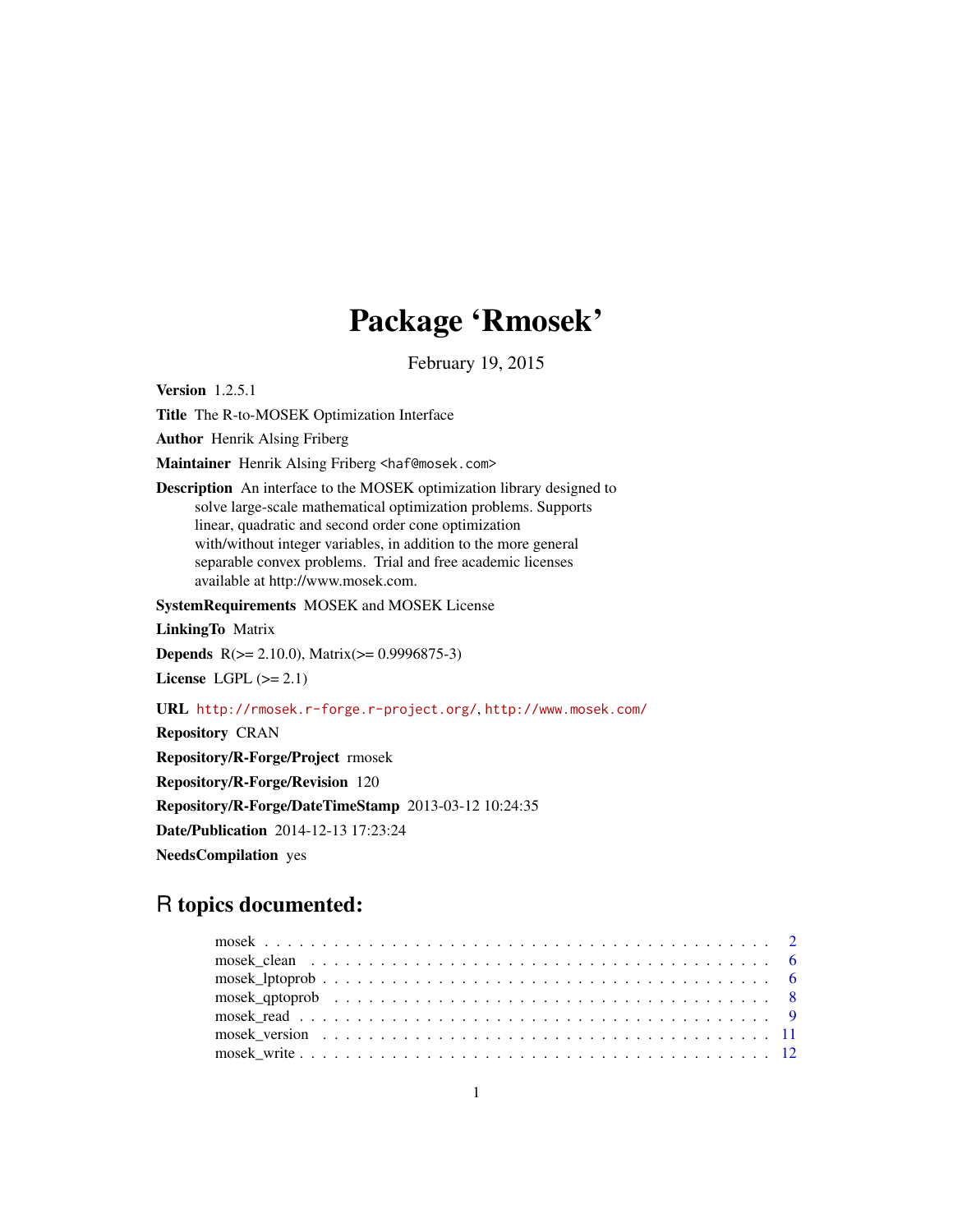<span id="page-1-0"></span>2 mose has a mose has a mose has a mose has a mose has a mose has a mose has a mose has a mose has a mose has  $m$ 

#### **Index** [15](#page-14-0)

<span id="page-1-1"></span>

#### Description

Solve an optimization problem using the MOSEK Optimization Library.

Please see the 'userguide.pdf' for a detailed introduction to this package. This file is located in the "doc" directory at the root of this package:

system.file("doc", "userguide.pdf", package="Rmosek")

#### Usage

mosek(problem, opts = list())

#### Arguments

problem The optimization problem.

| problem                    | <b>LIST</b>                    |            |
|----------------------------|--------------------------------|------------|
| Ssense                     | <b>STRING</b>                  |            |
| $$ Sc                      | <b>NUMERIC VECTOR</b>          |            |
| $$ \$c $0$                 | <b>NUMERIC</b>                 | (OPTIONAL) |
| .5A                        | <b>SPARSE MATRIX</b>           |            |
| $$ Sbc                     | <b>NUMERIC MATRIX (2 rows)</b> |            |
| $$ \$bx                    | <b>NUMERIC MATRIX (2 rows)</b> |            |
| \$cones                    | LIST MATRIX (2 rows)           | (OPTIONAL) |
| Sintsub                    | <b>NUMERIC VECTOR</b>          | (OPTIONAL) |
| \$qobj                     | <b>LIST</b>                    | (OPTIONAL) |
| \$scopt                    | <b>LIST</b>                    | (OPTIONAL) |
| \$iparam/\$dparam/\$sparam | <b>LIST</b>                    | (OPTIONAL) |
| \$ <msk param=""></msk>    | <b>STRING / NUMERIC</b>        | (OPTIONAL) |
| Ssol                       | <b>LIST</b>                    | (OPTIONAL) |
| \$itr/\$bas/\$int          | <b>LIST</b>                    | (OPTIONAL) |
|                            |                                |            |

opts The interface options.

| <b>LIST</b> | (OPTIONAL)                                                                                                                       |
|-------------|----------------------------------------------------------------------------------------------------------------------------------|
|             | (OPTIONAL)                                                                                                                       |
|             | (OPTIONAL)                                                                                                                       |
|             | (OPTIONAL)                                                                                                                       |
|             | (OPTIONAL)                                                                                                                       |
|             | (OPTIONAL)                                                                                                                       |
|             | (OPTIONAL)                                                                                                                       |
|             | (OPTIONAL)                                                                                                                       |
|             | <b>NUMERIC</b><br><b>BOOLEAN</b><br><b>BOOLEAN</b><br><b>NUMERIC</b><br><b>BOOLEAN</b><br>STRING (filepath)<br>STRING (filepath) |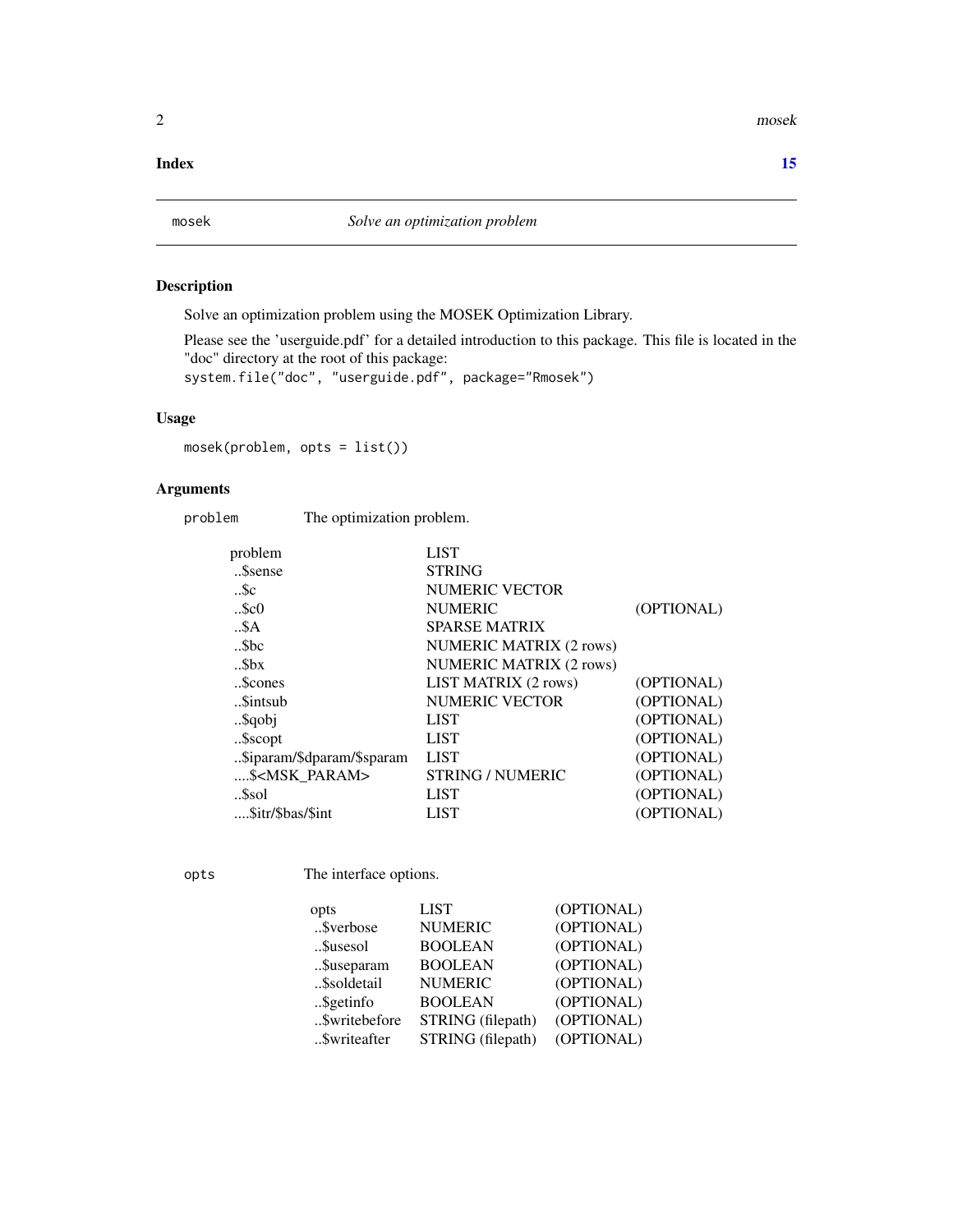#### $mose$  3

#### Details

The optimization problem should be described in a named list of definitions. The number of variables in the problem is determined from the number of columns in the constraint matrix A.

Like a Linear Program it has a linear objective with one coefficient in c for each variable, some optional constant c0, and the improving direction sense. Quadratic terms can be added to the objective with qobj. The constraints can either be linear, specified as rows in A with lower and upper bounds as columns in bc (you can use Inf if needed), or conic as specified in the list-typed matrix cones (add constraints copyx=x if some variable x appears in multiple cones). All variables have lower and upper bounds as columns in bx, and will be integer if they appear in the intsub list.

As an advanced feature, non-linear unary operators involving exponential or logarithmic functions can be added with scopt. Parameters can also be specified for the MOSEK call. iparam is integertyped parameters, dparam ia double-typed parameters and sparam is string-typed parameters. These parameters can be ignored by setting the option useparam to FALSE (the default is TRUE).

Initial solutions are specified in sol and should have the same format as the solution returned by the function call. This solution can be ignored by setting the option usesol to FALSE (the default is TRUE).

The amount of information printed by the interface can be limited by verbose (default=10). The generated model can be exported to any standard modeling fileformat (e.g. lp, opf, lp or mbt), with (resp. without) the identified solution using writeafter (resp. writebefore).

problem Problem description .\$sense Objective sense, e.g. "max" or "min" .\$c Objective coefficients .\$c0 Objective constant .\$A Constraint matrix .\$bc Lower and upper constraint bounds .\$bx Lower and upper variable bounds .\$qobj Quadratic objective terms .\$cones Conic constraints .\$intsub Integer variable indexes .\$scopt Separable convex optimization .\$iparam/\$dparam/\$sparam Parameter list ..\$<MSK\_PARAM> Value of any <MSK\_PARAM> .\$sol Initial solution list ..\$itr/\$bas/\$int Initial solution description opts Options .\$verbose Output logging verbosity .\$usesol Whether to use the initial solution .\$useparam Whether to use the specified parameter settings .\$soldetail Level of detail used to describe solutions. .\$getinfo Whether to extract MOSEK information items .\$writebefore Filepath used to export model .\$writeafter Filepath used to export model and solution

The optimization process can be terminated at any moment using  $CTRL + C$ .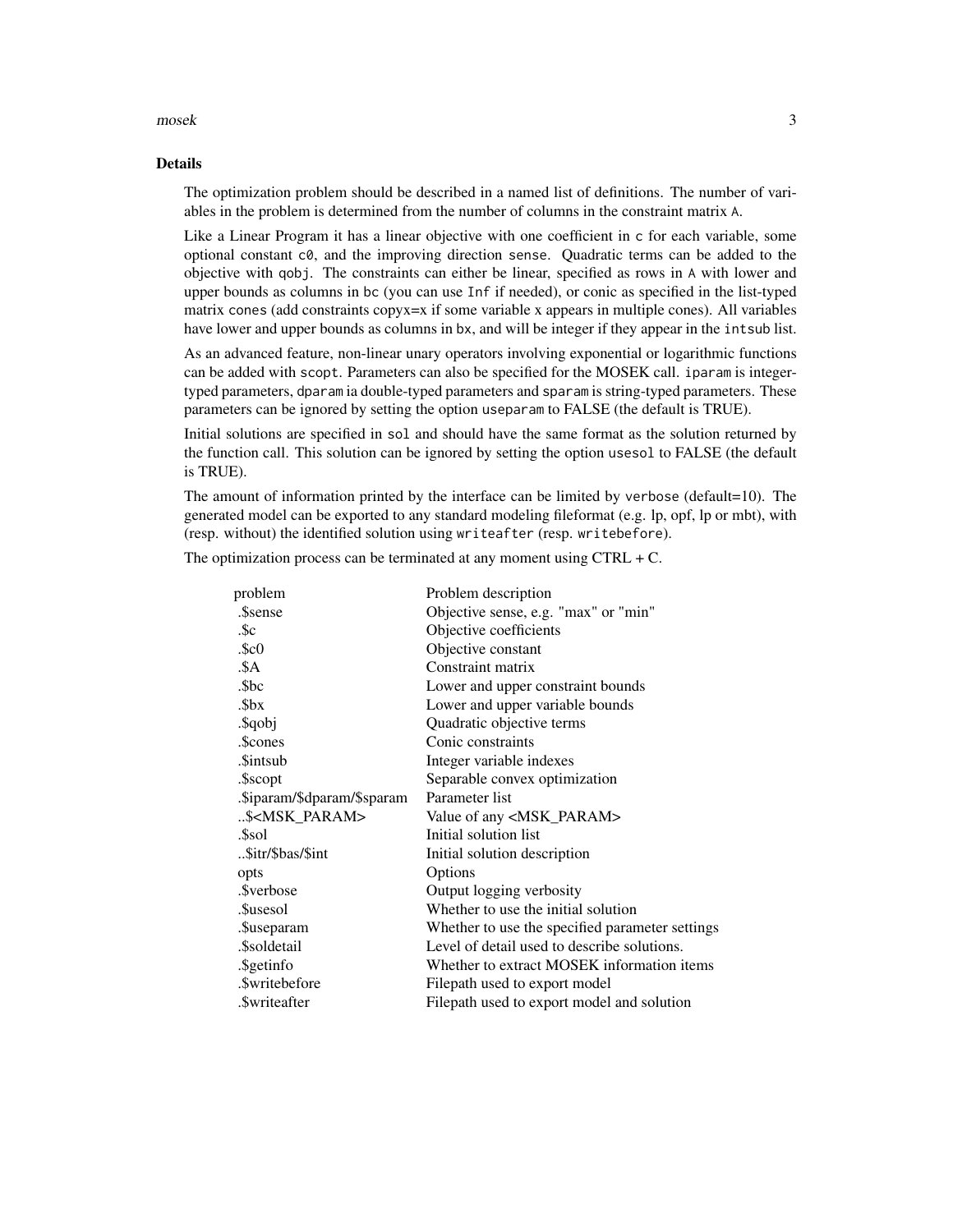Value

r The returned results.

| r                      | <b>LIST</b>           |                       |
|------------------------|-----------------------|-----------------------|
| \$response             | <b>LIST</b>           |                       |
| \$code                 | <b>NUMERIC</b>        |                       |
| \$msg                  | <b>STRING</b>         |                       |
| \$sol                  | <b>LIST</b>           |                       |
| \$itr/\$bas/\$int      | <b>LIST</b>           | (SOLVER DEPENDENT)    |
| \$solsta               | <b>STRING</b>         |                       |
| \$prosta               | <b>STRING</b>         |                       |
| \$skc                  | <b>STRING VECTOR</b>  |                       |
| \$skx                  | <b>STRING VECTOR</b>  |                       |
| \$skn                  | <b>STRING VECTOR</b>  | (NOT IN \$bas)        |
| \$xc                   | <b>NUMERIC VECTOR</b> |                       |
| $\ldots$ . $Sxx$       | <b>NUMERIC VECTOR</b> |                       |
| $\ldots$ \$slc         | <b>NUMERIC VECTOR</b> | (NOT IN \$int)        |
| Ssuc                   | <b>NUMERIC VECTOR</b> | (NOT IN \$int)        |
| $\$ slx                | NUMERIC VECTOR        | (NOT IN \$int)        |
| Ssux                   | <b>NUMERIC VECTOR</b> | (NOT IN \$int)        |
| $\$snx$                | NUMERIC VECTOR        | (NOT IN \$int/\$bas)  |
| \$pobjval              | <b>NUMERIC</b>        | $\ast$                |
| \$dobjval              | <b>NUMERIC</b>        | *(NOT IN \$int)       |
| \$pobjbound            | <b>NUMERIC</b>        | *(\$int ONLY)         |
| \$maxinfeas            | <b>LIST</b>           | *                     |
| \$pbound               | <b>NUMERIC</b>        | *                     |
| $$ \$peq               | <b>NUMERIC</b>        | $\ast$                |
| \$pcone                | <b>NUMERIC</b>        | *(NOT IN \$bas)       |
| \$dbound               | <b>NUMERIC</b>        | *(NOT IN \$int)       |
| $$ \$deq               | <b>NUMERIC</b>        | *(NOT IN \$int)       |
| \$dcone                | <b>NUMERIC</b>        | *(NOT IN \$int/\$bas) |
| \$int                  | <b>NUMERIC</b>        | *(\$int ONLY)         |
| \$iinfo/\$dinfo        | <b>LIST</b>           | *                     |
| \$ <msk info=""></msk> | <b>NUMERIC</b>        | $\ast$                |

\*Starred items must be requested using an option.

The result is a named list containing the response of the MOSEK optimization library. A response code of zero is the signal of success.

Depending on the specified solver, one or more solutions may be returned. The interior-point solution itr, the basic (corner point) solution bas, and the integer solution int.

The problem status prosta in all solutions shows the feasibility of your problem description. All solutions are described by a solution status solsta (e.g. optimal) along with the variable and constraint activities. All activities will further have a bound key that specify their value in relation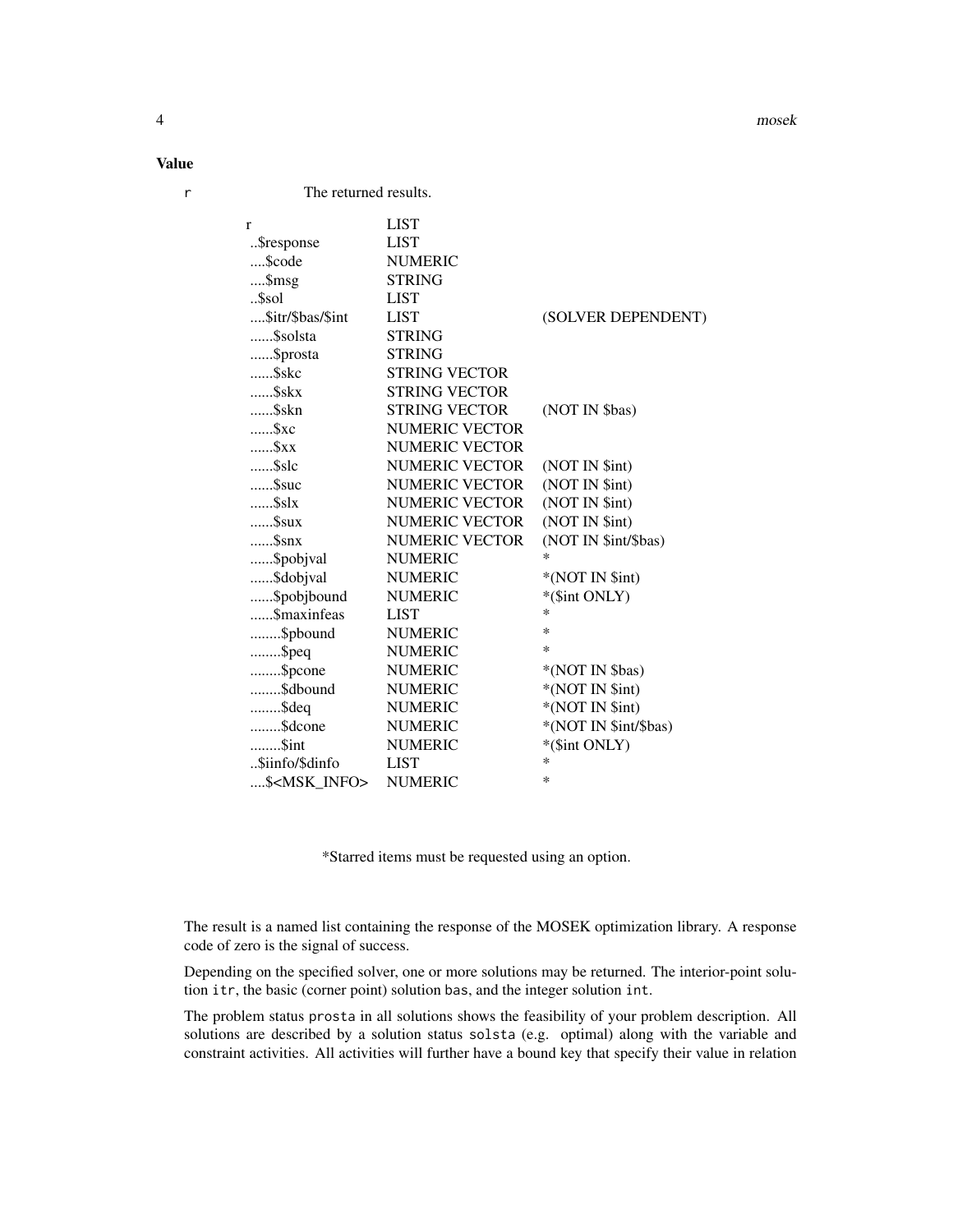<span id="page-4-0"></span>mosek 5

to the declared bounds.

Dual variables are returned for all defined bounds wherever possible. Integer solutions int does not have any dual variables as such definitions would not make sense. Basic (corner point) solutions bas would never be returned if the problem had conic constraints, and does not define snx.

Setting option soldetail larger than 1 extracts pobjval, pobjval and pobjbound. Larger than 2 extracts maxinfeas. Setting option getinfo to TRUE extracts iinfo and dinfo.

| r                      | Result                                       |
|------------------------|----------------------------------------------|
| .\$response            | Response from the MOSEK Optimization Library |
| \$code                 | ID-code of response                          |
| \$msg                  | Human-readable message                       |
| .\$sol                 | All solutions identified                     |
| \$itr/\$bas/\$int      | Solution description                         |
| \$solsta               | Solution status                              |
| \$prosta               | Problem status                               |
| …\$skc                 | Linear constraint status keys                |
| \$skx                  | Variable bound status keys                   |
| …\$skn                 | Conic constraint status keys                 |
| Sxc                    | <b>Constraint activities</b>                 |
| Sxx                    | Variable activities                          |
| \$slc                  | Dual variable for constraint lower bounds    |
| \$suc                  | Dual variable for constraint upper bounds    |
| $$ \$slx               | Dual variable for variable lower bounds      |
| $$ \$sux               | Dual variable for variable lower bounds      |
| $$ \$snx               | Dual variable of conic constraints           |
| \$pobjval              | Primal objective value                       |
| \$dobjval              | Dual objective value                         |
| \$pobjbound            | Best primal objective bound from relaxations |
| \$maxinfeas            | Maximal solution infeasibilities             |
| \$pbound               | Primal inequality constraints                |
| $$ \$peq               | Primal equality constraints                  |
| \$pcone                | Primal cone constraints                      |
| \$dbound               | Dual inequality constraints                  |
| \$deq                  | Dual equality constraints                    |
| \$dcone                | Dual cone constraints                        |
| \$int                  | Integer variables                            |
| .\$iinfo/\$dinfo       | <b>MOSEK</b> information list                |
| \$ <msk info=""></msk> | Value of any <msk_info></msk_info>           |

#### See Also

[mosek\\_version](#page-10-1) [mosek\\_clean](#page-5-1)

#### Examples

 $\text{lo1} \leftarrow \text{list}()$ lo1\$sense  $\leq$  "max"  $\text{lo1}\$  $\text{c} \leftarrow \text{c}(3,1,5,1)$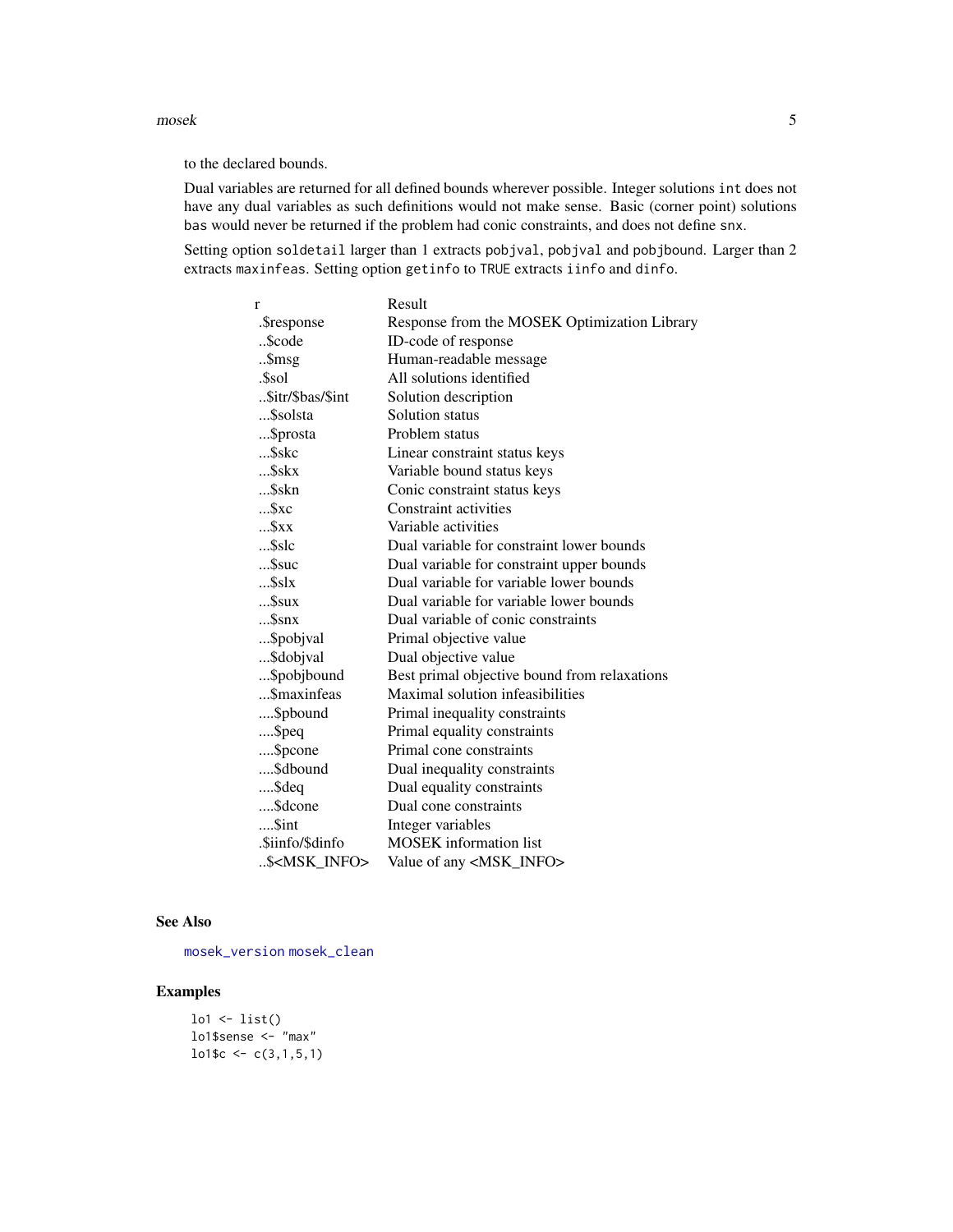```
lo1$A <- Matrix(c(3,1,2,0,
                   2,1,3,1,
                   0,2,0,3), nrow=3, byrow=TRUE, sparse=TRUE)
lo1$bc <- rbind(blc = c(30,15,-Inf),
                 buc = c(30, lnf, 25)\text{lo1\$bx} \leq \text{rbind}(b1x = c(0, 0, 0, 0),bux = c(Inf, 10, Inf, Inf))r <- mosek(lo1, list( soldetail = 1 ))
```
mosek\_clean *Release an acquired MOSEK license*

#### **Description**

Forces the early release of any previously acquired MOSEK license. If you do not share a limited number of licenses among multiple users, you do not need to use this function. Notice that the acquisition of a new MOSEK license will automatically take place at the next call to the function mosek given a valid problem description, using a small amount of extra time.

For advanced users: If you utilize the .Call convention directly, bypassing the mosek R-function definition, an Rf error will result in an unclean memory space. For this reason you can also use mosek\_clean to tidy up in uncleaned resources after an error has occurred. Otherwise this will not happen until the next call to mosek or until the library is unloaded.

#### Usage

mosek\_clean()

#### See Also

[mosek](#page-1-1)

<span id="page-5-2"></span>mosek\_lptoprob *Construct problem from a linear program*

#### **Description**

Construct a problem description from the following linear program:

```
minimize: f'x
subject to:
               A x \le bAeq x = beqwith bounds:
               lb \le x \le ub
```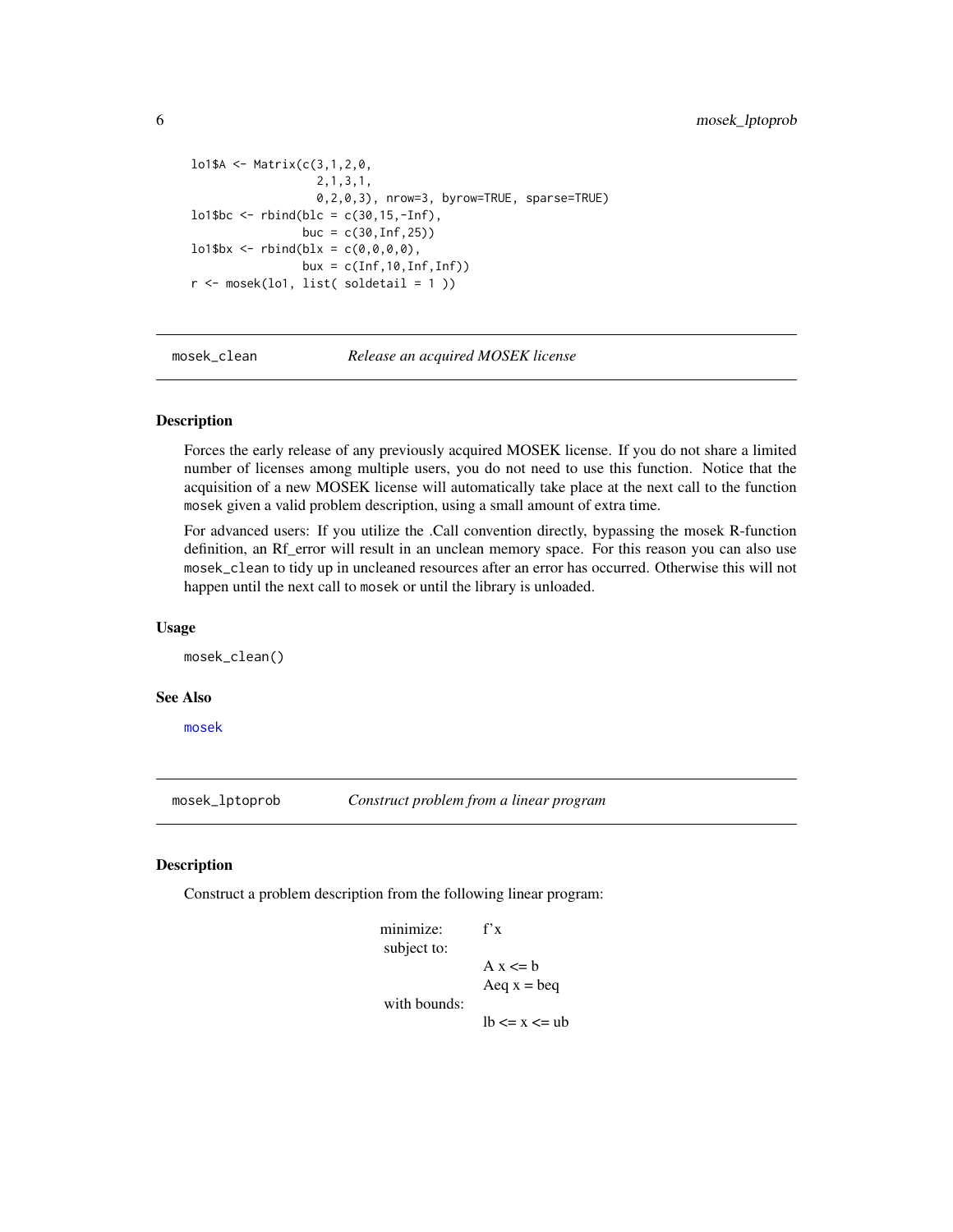#### <span id="page-6-0"></span>mosek\_lptoprob 7

The result of this function is compatible with the problem description of the mosek function.

#### Usage

```
mosek_lptoprob(f,A,b,Aeq,beq,lb,ub)
```
#### Arguments

|     | Objective coefficients (size n)              |
|-----|----------------------------------------------|
|     | Constraint inequality matrix (size mA x n)   |
| h   | Constraint inequality upper bounds (size mA) |
| Aeg | Constraint equality matrix (size mEQ x n)    |
| beg | Constraint equality fixed values (size mEQ)  |
| 1b  | Variable lower bounds (size n)               |
| ub  | Variable upper bounds (size n)               |
|     |                                              |

#### See Also

[mosek](#page-1-1) [mosek\\_qptoprob](#page-7-1)

print(prob\$c %\*% r\$sol\$bas\$xx);

#### Examples

```
# Define a linear program
f \leftarrow c(0,-5,0)A <- Matrix(c( 4, 3, 0,
               -2, -1, 0,0, 2,-1), nrow=3, byrow=TRUE, sparse=TRUE)
b \leftarrow c(8,-2,0)Aeq \leq NA;
beq \leq NA;
lb \leftarrow rep(-Inf, 3);ub \leq rep(Inf, 3);
# Construct and solve problem
prob <- mosek_lptoprob(f, A, b, Aeq, beq, lb, ub);
r <- mosek(prob);
# Objective value is
```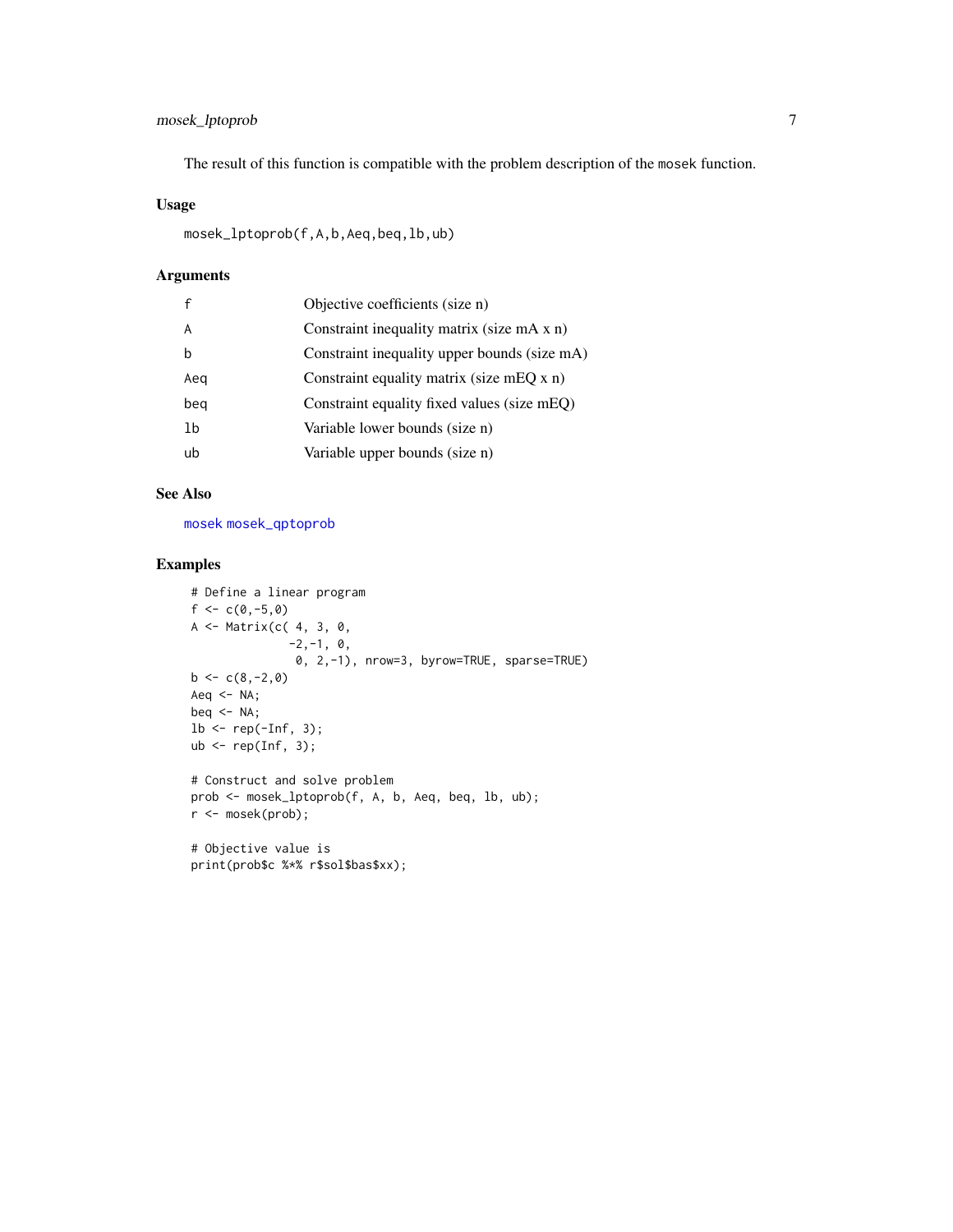#### Description

Construct a conic problem description from the following quadratic program:

```
minimize: f'x + 0.5x'(F'F)xsubject to:
              A x \le bAeq x = beqwith bounds:
              lb \le x \le ub
```
Given that F is not known, but  $Q = F'F$  on the other hand is, we can estimate F from Q by the Cholesky Decomposition:  $F = Matrix::chol(Q)$ . The result of the mosek\_qptoprob function is compatible with the problem description of the mosek function.

Note that problems with a quadratic objective can also be formulated without cones, using the field 'qobj' in the problem description. This is documented in the userguide.

#### Usage

```
mosek_qptoprob(F,f,A,b,Aeq,beq,lb,ub)
```
#### Arguments

| F   | Objective quadratic coefficient matrix (size mF x n) |
|-----|------------------------------------------------------|
| f   | Objective linear coefficient vector (size n)         |
| A   | Constraint inequality matrix (size mA x n)           |
| h   | Constraint inequality upper bounds (size mA)         |
| Aeq | Constraint equality matrix (size mEQ $x$ n)          |
| beg | Constraint equality fixed values (size mEQ)          |
| 1b  | Variable lower bounds (size n)                       |
| ub  | Variable upper bounds (size n)                       |
|     |                                                      |

#### See Also

[mosek](#page-1-1) [mosek\\_lptoprob](#page-5-2)

#### Examples

# Define a quadratic program F <- Diagonal(3)  $f \leftarrow c(0,-5,0)$ A <- Matrix(c( 4, 3, 0,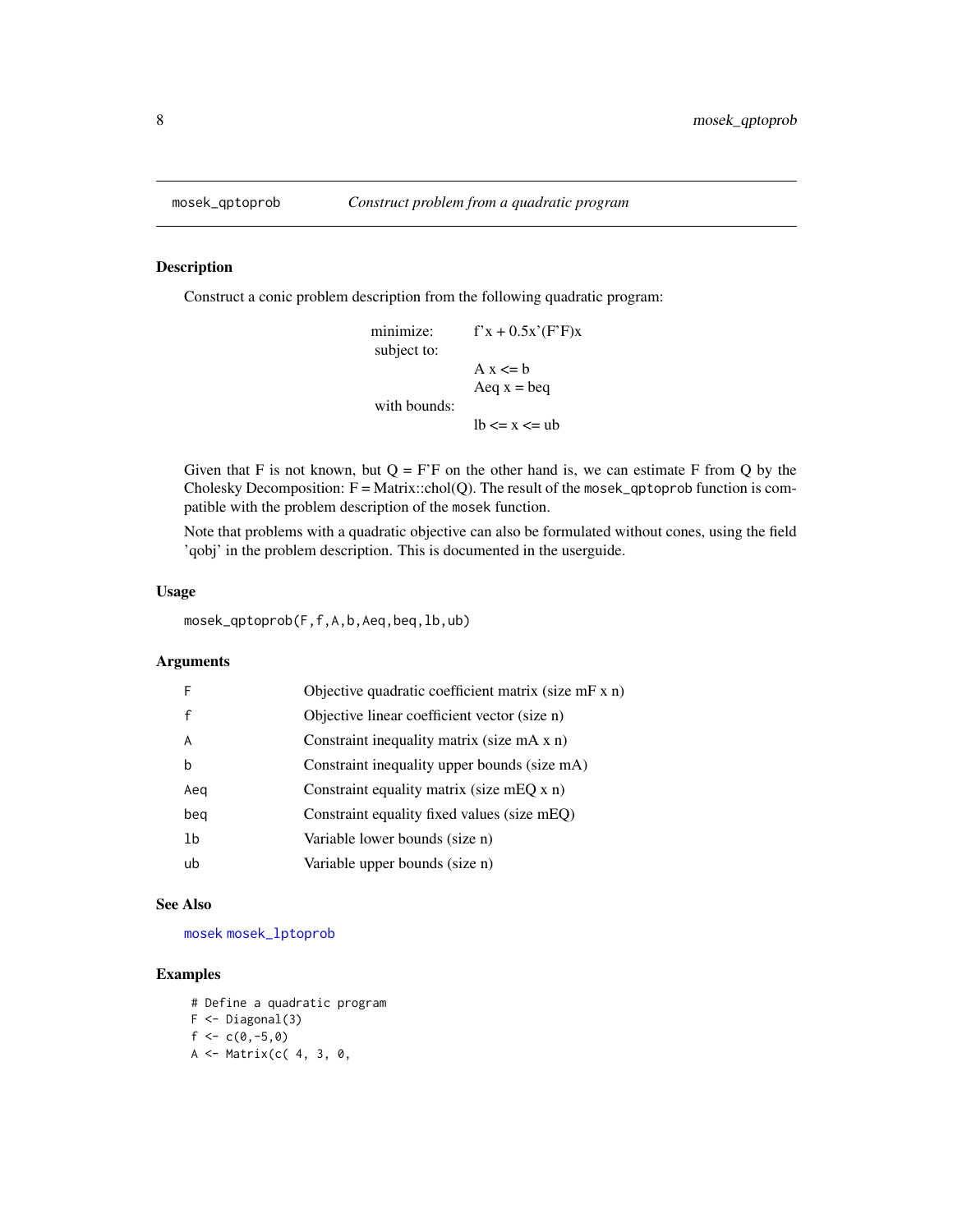#### <span id="page-8-0"></span>mosek\_read 9

```
-2, -1, 0,0, 2,-1), nrow=3, byrow=TRUE, sparse=TRUE)
b \leq c(8,-2,0)Aeq \leftarrow NA;beq \leq -NA;
lb \leftarrow rep(-Inf, 3);ub \leq rep(Inf, 3);
# Construct and solve problem
prob <- mosek_qptoprob(F, f, A, b, Aeq, beq, lb, ub);
r <- mosek(prob);
# Objective value is
print(prob$c %*% r$sol$itr$xx);
```
<span id="page-8-1"></span>mosek\_read *Read problem from a model file*

#### Description

Interprets a model from any standard modeling fileformat (e.g. lp, opf, mps, mbt, etc.), controlled by a set of options. The result contains an optimization problem which is compliant with the input specifications of function mosek.

#### Usage

```
mosek_read(modelfile, opts = list())
```
#### Arguments

```
modelfile The file containing an optimization model.
```
modelfile STRING (filepath)

opts The interface options.

| opts           | LIST              | (OPTIONAL) |
|----------------|-------------------|------------|
| \$verbose      | <b>NUMERIC</b>    | (OPTIONAL) |
| \$usesol       | <b>BOOLEAN</b>    | (OPTIONAL) |
| \$useparam     | <b>BOOLEAN</b>    | (OPTIONAL) |
| \$getinfo      | <b>BOOLEAN</b>    | (OPTIONAL) |
| \$scofile      | STRING (filepath) | (OPTIONAL) |
| \$matrixformat | <b>STRING</b>     | (OPTIONAL) |
|                |                   |            |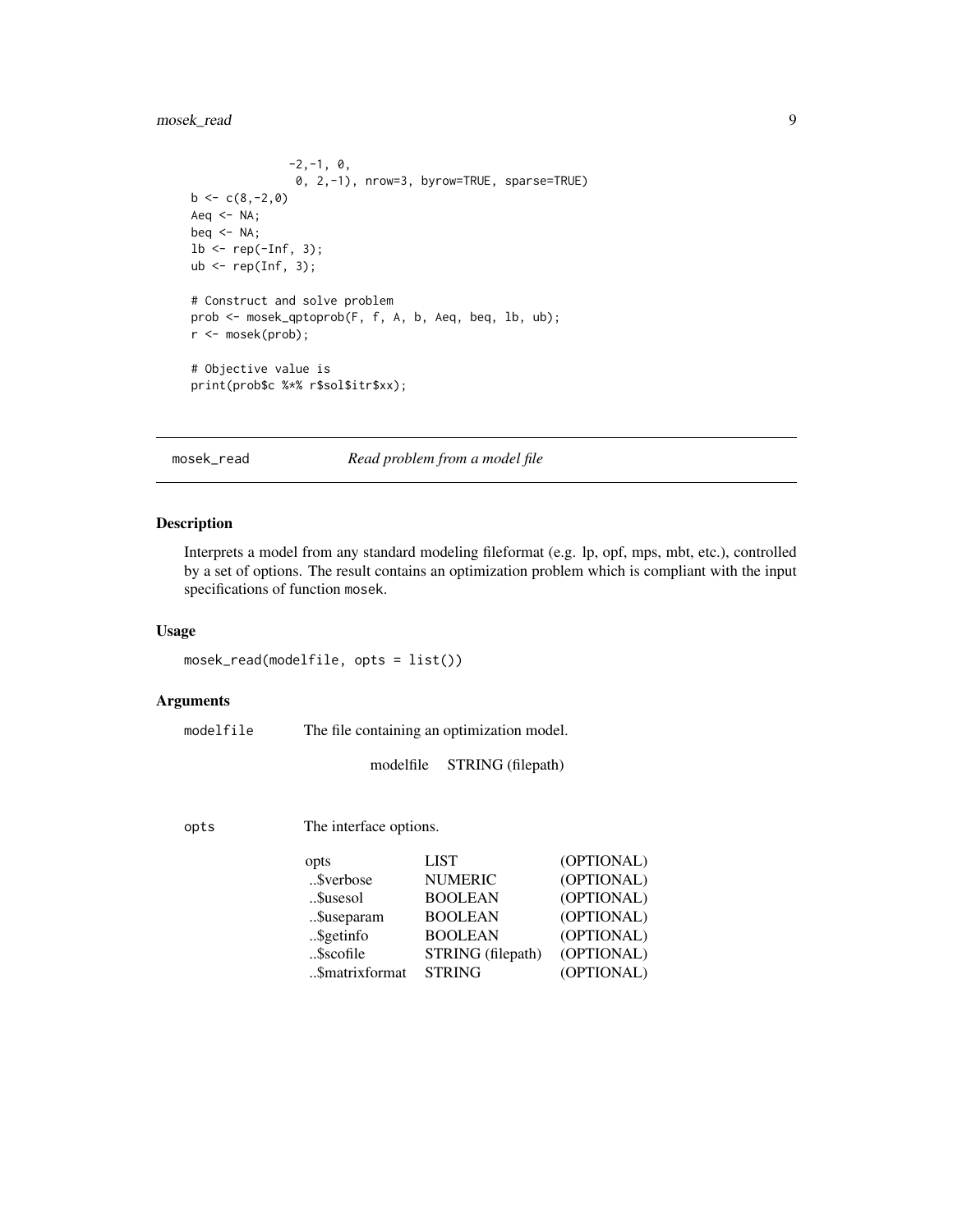#### Details

The modelfile should be an absolute or relative path to a model file.

The amount of information printed by the interface can be limited by verbose (default=10). Whether to read the initial solution, if one such exists in the model file, is indicated by usesol which by default is FALSE. Whether to read the full list of parameter settings, some of which may have been defined by the model file, is indicated by useparam which by default is FALSE.

The option scofile is used in separable convex optimization to specify the absolute or relative path to the operator file.

The format of the imported constraint matrix is controlled by matrixformat and can be either sparse coordinate COO, compressed sparse column CSC, or a list-based alternative simple:COO. The matrix formats CSC and COO are based on the package 'Matrix' superclasses CsparseMatrix and TsparseMatrix.

| modelfile       | Filepath to the model                      |
|-----------------|--------------------------------------------|
| opts            | Options                                    |
| .\$verbose      | Output logging verbosity                   |
| .\$usesol       | Whether to read an initial solution        |
| .\$useparam     | Whether to read all parameter settings     |
| .\$getinfo      | Whether to extract MOSEK information items |
| .\$scofile      | Source of operators read to scopt          |
| .\$matrixformat | The sparse format of the constraint matrix |

#### Value

r The returned result.

|                        | <b>LIST</b>    |   |
|------------------------|----------------|---|
| \$response             | <b>LIST</b>    |   |
| \$code                 | <b>NUMERIC</b> |   |
| $$ \$msg               | <b>STRING</b>  |   |
| \$prob                 | <b>LIST</b>    |   |
| \$iinfo/\$dinfo        | <b>LIST</b>    | ∗ |
| \$ <msk info=""></msk> | <b>NUMERIC</b> | ∗ |

\*Starred items must be requested using an option.

The result is a named list containing the response of the MOSEK Optimization Library when reading the model file. A response code of zero is the signal of success.

On success, the result contains the problem specification with all problem data. This problem specification is compliant with the input specifications of function [mosek](#page-1-1).

Setting option getinfo to TRUE extracts iinfo and dinfo.

r Result

<span id="page-9-0"></span>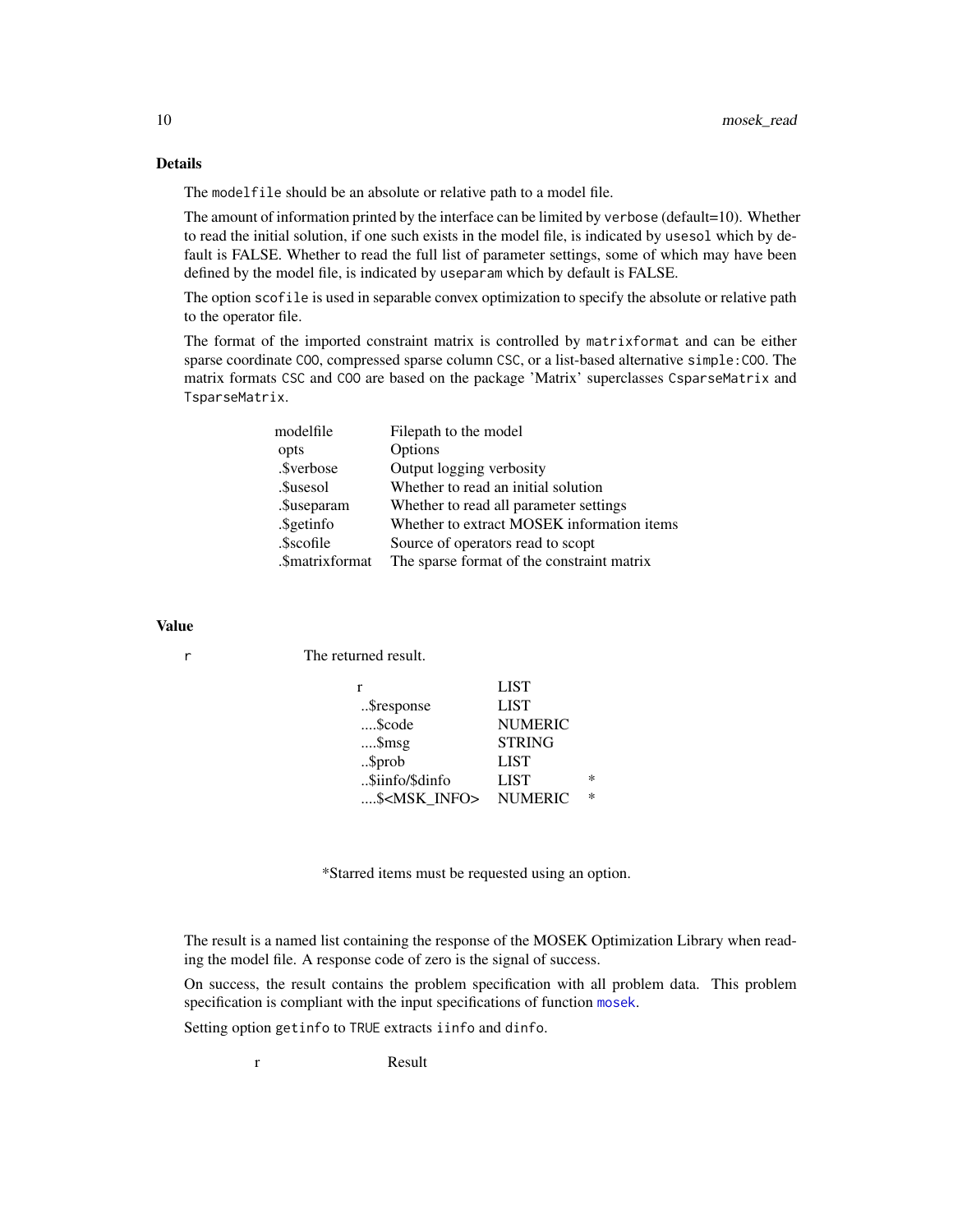<span id="page-10-0"></span>

| .\$response              | Response from the MOSEK Optimization Library |
|--------------------------|----------------------------------------------|
| \$code                   | ID-code of response                          |
| $$ \$msg                 | Human-readable message                       |
| .\$prob                  | Problem description                          |
| .\$iinfo/\$dinfo         | <b>MOSEK</b> information list                |
| \$ <msk_info></msk_info> | Value of any <msk_info></msk_info>           |

#### See Also

[mosek](#page-1-1) [mosek\\_write](#page-11-1)

#### Examples

```
modelfile <- system.file(package="Rmosek", "extdata", "lo1.opf")
rr <- mosek_read(modelfile)
if (!identical(rr$response$code, 0))
  stop("Failed to read model file")
rlo1 <- mosek(rr$prob)
modelfile <- system.file(package="Rmosek", "extdata", "milo1.opf")
rr <- mosek_read(modelfile)
if (!identical(rr$response$code, 0))
 stop("Failed to read model file")
rmilo1 <- mosek(rr$prob)
modelfile <- system.file(package="Rmosek", "extdata", "cqo1.opf")
rr <- mosek_read(modelfile)
if (!identical(rr$response$code, 0))
  stop("Failed to read model file")
rcqo1 <- mosek(rr$prob)
modelfile <- system.file(package="Rmosek", "extdata", "qo1.opf")
rr <- mosek_read(modelfile)
if (!identical(rr$response$code, 0))
 stop("Failed to read model file")
rqo1 <- mosek(rr$prob)
modelfile <- system.file(package="Rmosek", "extdata", "sco1.opf")
modelscofile <- system.file(package="Rmosek", "extdata", "sco1.sco")
rr <- mosek_read(modelfile, list(scofile=modelscofile))
if (!identical(rr$response$code, 0))
  stop("Failed to read model file")
rsco1 <- mosek(rr$prob)
```
<span id="page-10-1"></span>mosek\_version *Version of the MOSEK Optimization Library*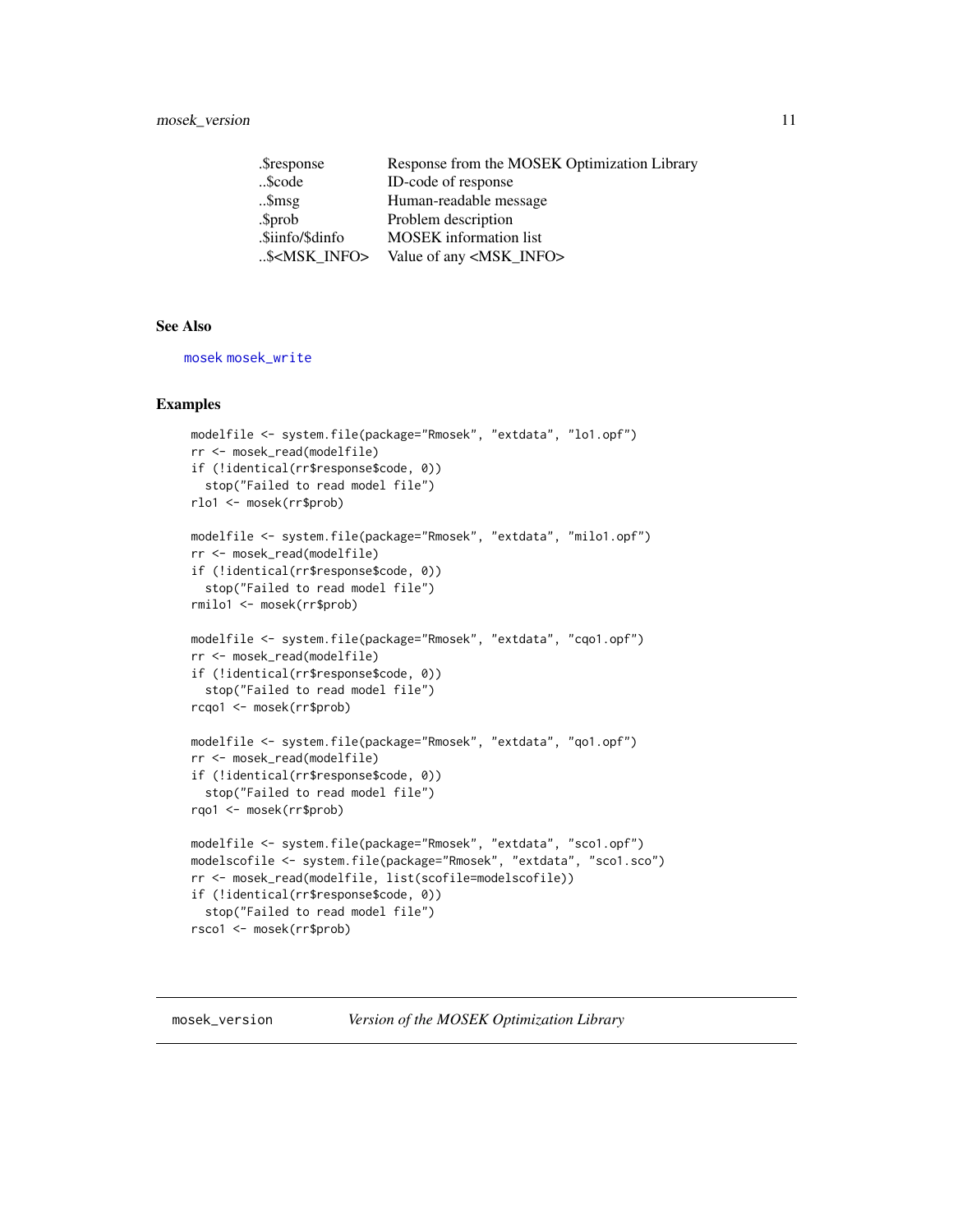#### <span id="page-11-0"></span>Description

Retrieves a string containing the version number of the utilized MOSEK Optimization Library.

#### Usage

mosek\_version()

#### See Also

[mosek](#page-1-1)

<span id="page-11-1"></span>mosek\_write *Write problem to a model file*

#### Description

Outputs a model of an optimization problem in any standard modeling fileformat (e.g. lp, opf, mps, mbt, etc.), controlled by a set of options. The modeling fileformat is selected based on the extension of the modelfile.

#### Usage

mosek\_write(problem, modelfile, opts = list())

#### Arguments

problem The optimization problem.

problem LIST

modelfile The file to write the optimization model.

modelfile STRING (filepath)

opts The interface options.

| opts       | <b>LIST</b>       | (OPTIONAL)           |
|------------|-------------------|----------------------|
| \$verbose  | <b>NUMERIC</b>    | (OPTIONAL)           |
| \$usesol   | <b>BOOLEAN</b>    | (OPTIONAL)           |
| \$useparam | <b>BOOLEAN</b>    | (OPTIONAL)           |
| \$getinfo  | <b>BOOLEAN</b>    | (OPTIONAL)           |
| \$scofile  | STRING (filepath) | (MANDATORY IN SCOPT) |
|            |                   |                      |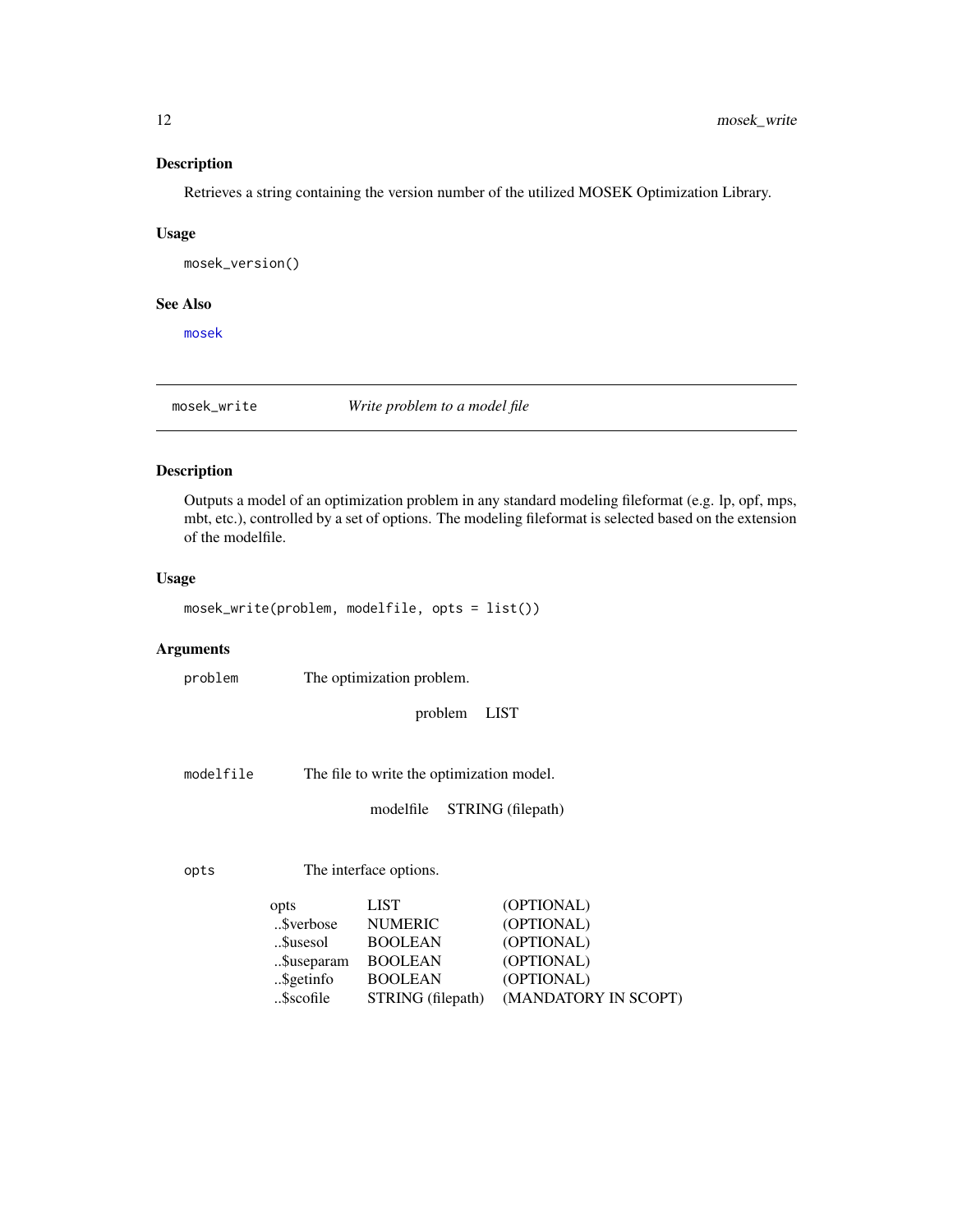#### mosek\_write 13

#### Details

The problem should be compliant with the input specification of function [mosek](#page-1-1). Please see this function for more details.

The modelfile should be an absolute or relative path to the model file. If the file extension is . opf, the model will be written in the Optimization Problem Format. Other formats include lp, mps and mbt.

The amount of information printed by the interface can be limited by verbose (default=10). Whether to write the initial solution, if one such exists in the problem description, is indicated by usesol which by default is FALSE. Whether to write the full list of parameter settings, some of which may have been specified by the problem description, is indicated by useparam which by default is FALSE.

The option scofile is used in separable convex optimization to specify the absolute or relative path to the operator file.

| problem     | Problem description                        |
|-------------|--------------------------------------------|
| modelfile   | Filepath to the model                      |
| opts        | Options                                    |
| .\$verbose  | Output logging verbosity                   |
| .\$usesol   | Whether to write an initial solution       |
| .\$useparam | Whether to write all parameter settings    |
| .\$getinfo  | Whether to extract MOSEK information items |
| .\$scofile  | Destination of operators from scopt        |

#### Value

r The returned result.

| r                      | <b>LIST</b>    |        |
|------------------------|----------------|--------|
| \$response             | <b>LIST</b>    |        |
| \$code                 | <b>NUMERIC</b> |        |
| $$ \$msg               | <b>STRING</b>  |        |
| \$iinfo/\$dinfo        | LIST           | $\ast$ |
| \$ <msk info=""></msk> | <b>NUMERIC</b> | $\ast$ |

\*Starred items must be requested using an option.

The result is a named list containing the response of the MOSEK Optimization Library when writing to the model file. A response code of zero is the signal of success.

Setting option getinfo to TRUE extracts iinfo and dinfo.

|             | Result                                       |
|-------------|----------------------------------------------|
| .\$response | Response from the MOSEK Optimization Library |
| Scode       | ID-code of response                          |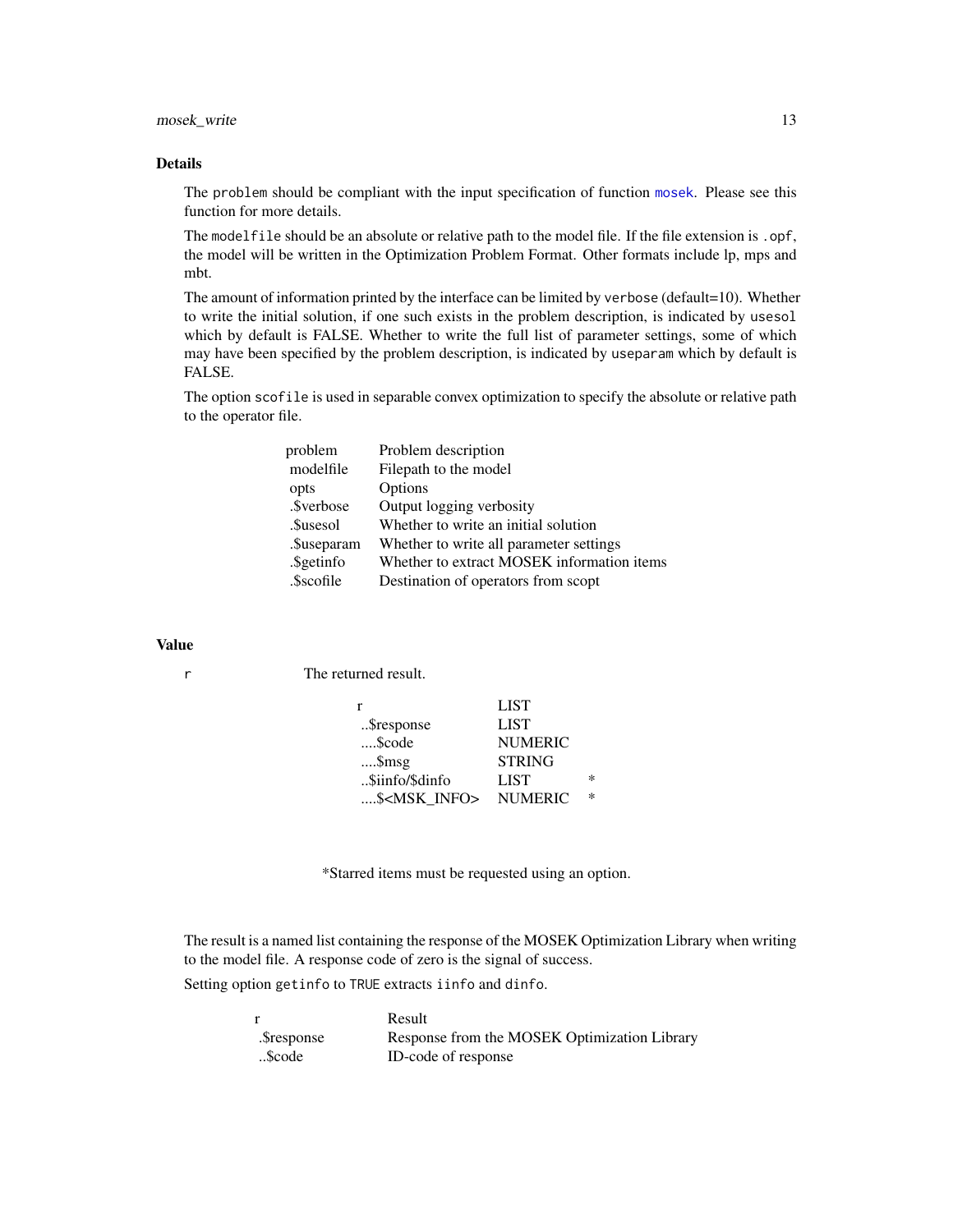#### <span id="page-13-0"></span>14 mosek\_write

| Smsg                   | Human-readable message             |
|------------------------|------------------------------------|
| .\$iinfo/\$dinfo       | <b>MOSEK</b> information list      |
| \$ <msk info=""></msk> | Value of any <msk_info></msk_info> |

#### See Also

[mosek](#page-1-1) [mosek\\_read](#page-8-1)

#### Examples

```
lo1 <- list()
lo1$sense <- "max"
lo1$c <- c(3,1,5,1)
lo1$A <- Matrix(c(3,1,2,0,
                  2,1,3,1,
                  0,2,0,3), nrow=3, byrow=TRUE, sparse=TRUE)
lo1$bc <- rbind(blc = c(30,15,-Inf),
                buc = c(30, lnf, 25);
lo1$bx <- rbind(blx = c(0,0,0,0),
                bux = c(Inf, 10, Inf, Inf));rr <- mosek_write(lo1, "lo1.opf")
if (!identical(rr$response$code, 0))
  stop("Failed to write model file to current working directory")
```